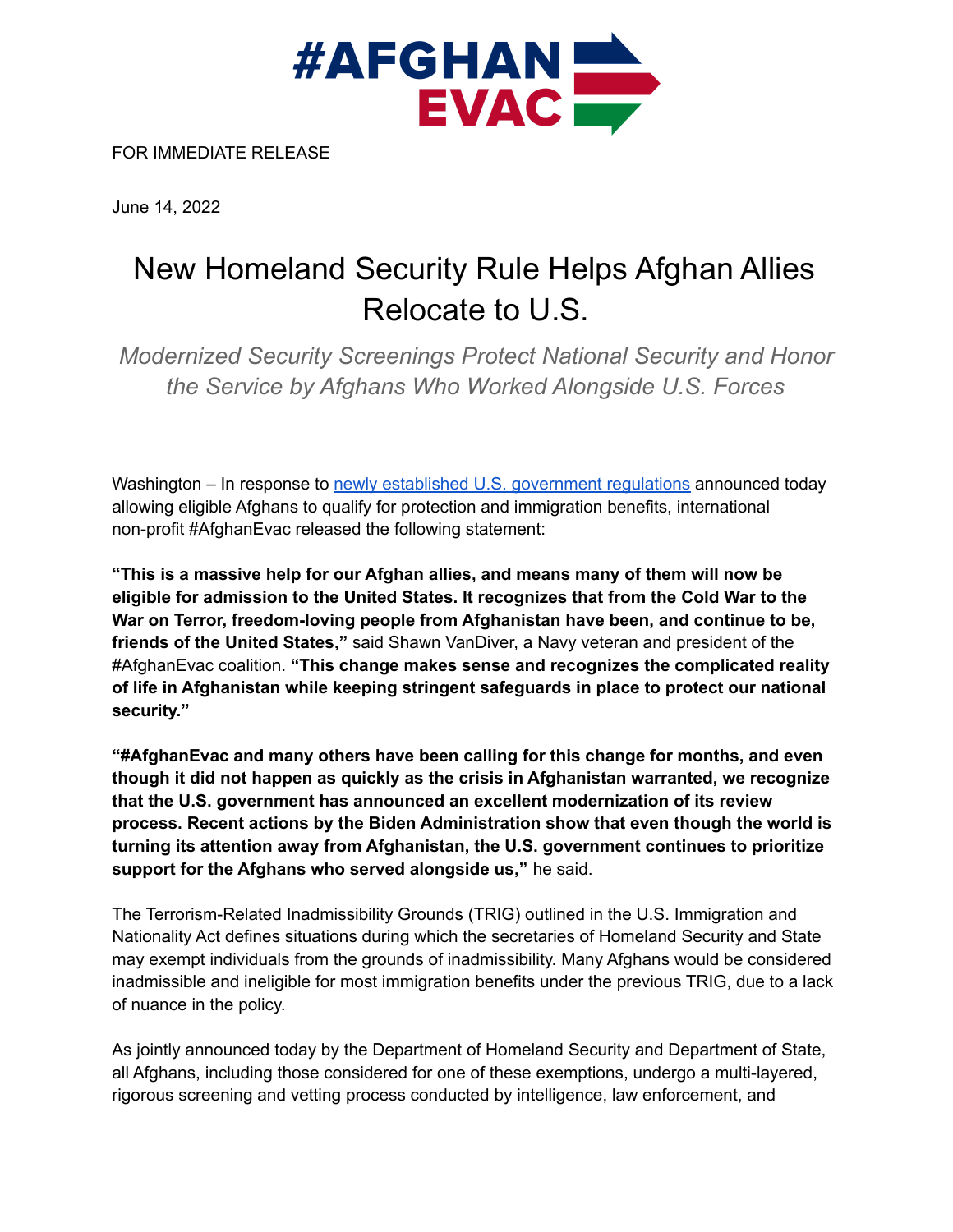counterterrorism professionals from the Departments of Defense, Homeland Security, and State, as well as the Federal Bureau of Investigation (FBI), National Counterterrorism Center (NCTC), and additional intelligence community partners. Only individuals who clear these comprehensive security checks can be considered for an exemption. Adjudicating officers apply exemptions on a case-by-case and discretionary basis, only after determining the applicant is eligible for the benefit sought, meets the criteria for the exemption, represents no danger to the safety and security of the United States, and merits the exemption in the totality of the circumstances.

As described in the announcement, the new exemptions may apply to the following:

- Afghans who supported U.S. military interests, specifically Afghan allies who fought or otherwise supported those who fought in the resistance movement against the Taliban and Afghans who took part in the conflict against the Soviet occupation of Afghanistan.
	- $\circ$  This could include individuals who fought alongside, or with assistance from, U.S. government entities, the United Nations, or the International Security Assistance Force (ISAF), or successor Force. It also includes individuals who supported U.S. interests and participated in the resistance movement to the Soviet invasion and occupation of Afghanistan between December 24, 1979 and April 28, 1992.
	- This exemption specifically *does not* include individuals who targeted non-combatants or U.S. interests, committed certain types of human rights abuses or violations, or acted on behalf of a designated terrorist organization.
- Individuals employed as civil servants in Afghanistan at any time from September 27, 1996 to December 22, 2001 or after August 15, 2021.
	- This could include teachers, professors, postal workers, doctors, and engineers, among others. Some civil servants held these positions prior to the Taliban announcing their so-called "interim government" and continued in their roles due to pressure, intimidation, or other hardship. In other instances, individuals used their positions to mitigate the repressive actions of the Taliban, often at great personal risk.
	- This exemption *does not* include individuals who held high-level positions, worked for certain ministries, or directly assisted violent Taliban activities or activities in which the individual's civil service was motivated by an allegiance to the Taliban.
- Individuals who provided insignificant or certain limited material support to a designated terrorist organization.
	- $\circ$  This could apply in limited circumstances where the support is incidental to a routine social or commercial transaction; incidental to certain humanitarian assistance; provided in response to a reasonably perceived threat of physical or economic harm, restraint, or serious harassment; and where the support provided is considered minimal and inconsequential.
	- Examples could include paying a small amount to pass through a Taliban checkpoint to flee Afghanistan; paying the Taliban for utilities such as electricity or the telephone; serving the Taliban at one's place of business when to refuse would jeopardize one's livelihood; or paying a fee to obtain a passport or other